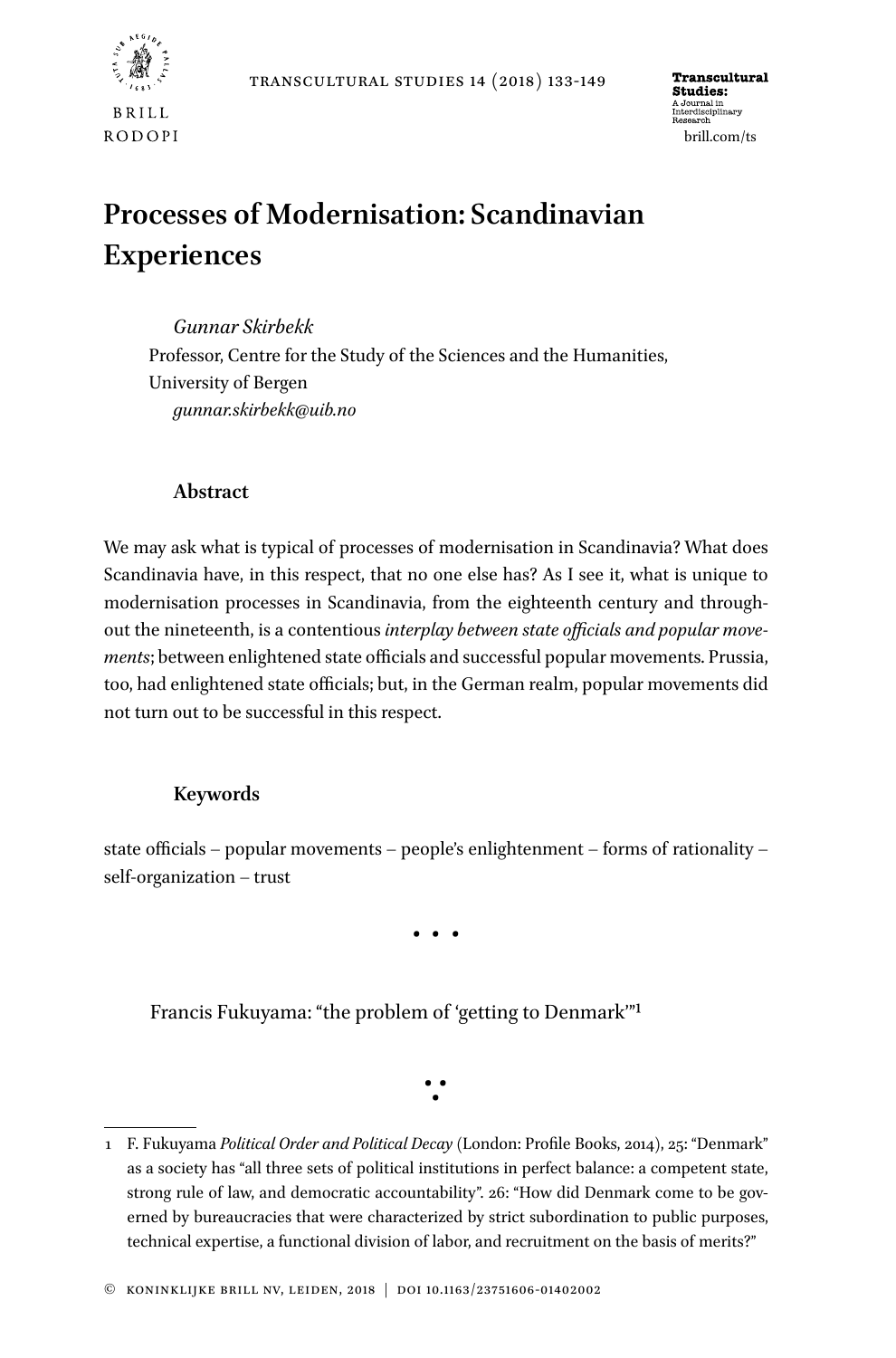**SKIRBEKK** 

#### **Preliminary Remarks**

In Norway there was a relatively smooth and peaceful transition from a traditional to a modern society, by the end of the eighteenth century and into the nineteenth. The Polish observer, Nina Witoszek, referred to this transition as a "pastoral enlightenment", since it was supported by *Protestant priests*, i.e. enlightened Lutheran state officials from above, and by enlightened *farmers* and their popular movements, from below. There was no revolution, as in France. And no restoration thereafter.

Throughout the nineteenth century we find on-going processes of modernisation, from the end of the Napoleonic War and the foundation of Norway as an independent state in 1814, up to the introduction of parliamentarianism in 1884: a shift of power in favour of the popular movements and the liberal intelligentsia, followed by self-organisation and institutional development into the early twentieth century, with progressive social laws and a national education system intended to foster equality and enlightenment, i.e. *folkeopplysning* ("people's enlightenment").

The union with Sweden was peacefully dissolved in 1905. In Norway, the blend of institutional development and socio-cultural learning processes went on steadily until 1940 and the Second World War, which marked the end of a long "interwar period" in Norway, from the Napoleonic war to the German occupation.

After the Second World War, there were new possibilities and new problems, *with increasing challenges*, internally and externally, *for the "modern project"*. For the whole story, as I see it, we should refer to the book *Multiple Modernities. A Tale of Scandinavian Experiences* – now also available in Russian.

#### **Background**

Modernisation processes are often seen from an Anglo-American perspective, but here our focus is Northern Europe – the Nordic countries and Russia. In this paper I shall look at Scandinavia, or more precisely Norway, for two reasons: I know that region fairly well, and it is supposedly an interesting case in terms of modernisation processes.

As a philosopher of the sciences and the humanities, I have an interest in different kinds of rationality and reasonableness and their role in various institutions and processes of modernisation. Moreover, two of us have written a history of Western thought, very much as a history of intellectual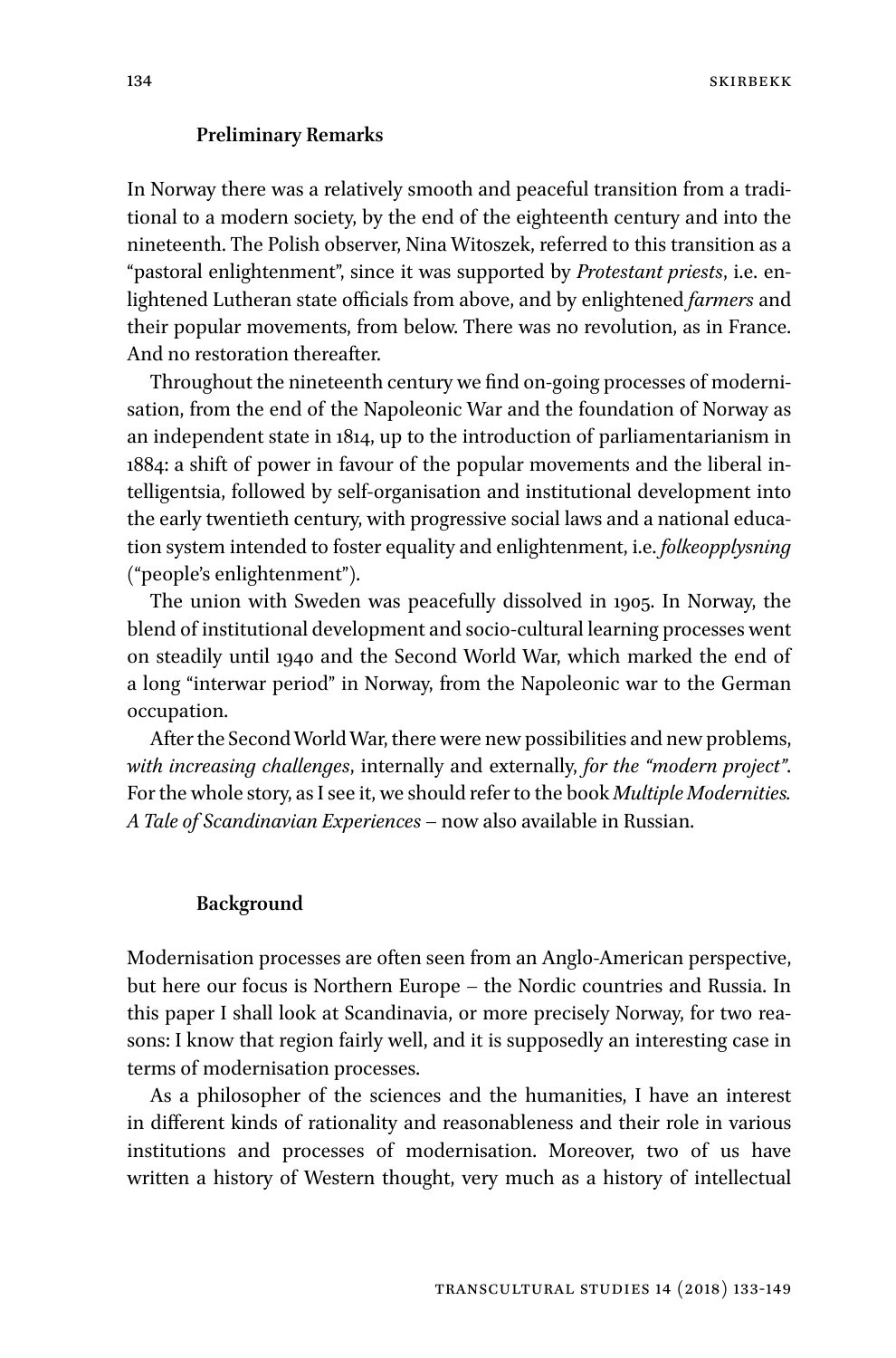modernisation[.2](#page-2-0) (The book was published in Russian with the title *Istoriia filosofii*.) So, when I happened to get in contact with Chinese philosophers discussing cultural modernisation in Europe and East Asia, and thereby also discussing what it means to be Chinese and modern, that same question soon turned around and hit me head-on: what does it mean to be Norwegian and modern? As a response I decided to apply general modernisation theory to Norway (and Scandinavia) as a case study. The outcome was the book *Multiple Modernities. A Tale of Scandinavian Experiences*, later translated into Chinese and Norwegian, the latter with the title *Norsk og moderne* ("Norwegian and Modern"), a title that is also used for the Russian translation, *Norvezhskiy mentalitet i modernost*, published in Moscow by *Rosspen* 2017.[3](#page-2-1)

My notion of modernisation processes is a Weberian one: the differentiation and rationalisation of "value spheres" and institutions, with the main focus on various kinds of rationality, situated socially and historically in various contexts and agents – hence, a notion of modernisation very different from a narrowly economic conception of modernisation.[4](#page-2-2)

## **The Eighteenth Century**

The absolute monarchy of Denmark-Norway at the end of the eighteenth century took the form of an enlightened despotism. In this regard, three important points should be made: (i) The monarchs were at times unfit to rule, and thus in reality leading state officials took control.<sup>5</sup> (ii) In the 1730s it was decided to

<span id="page-2-0"></span><sup>2</sup> N. Gilje and G. Skirbekk, *A History of Western Thought*, (English version) (London: Routledge, 2001).

<span id="page-2-1"></span><sup>3</sup> G. Skirbekk, *Norsk og moderne* (Oslo: Res Publica, 2010). G. Skirbekk*, Multiple Modernities. A Tale of Scandinavian Experiences* (Hong Kong: The Chinese University Press, 2011). Cf also Ø. Sørensen and B. Stråth, eds., *The Construction of Norden* (Oslo: Scandinavian University Press, 1997).

<span id="page-2-2"></span><sup>4</sup> In this paper I refrain from commenting on the role of *culture* (literature, art, music) in the nation-building processes that were part of democratisation and modernisation processes in Norway. Likewise, I refrain from commenting on the special role of *nature* in this regard, mediated by literature and art and related to a form of life, not least by the way children were brought up, with much freedom in nature, and with nature as a realm of freedom. Cf. my paper 'Nasjon og natur', in: G. Skirbekk, *Undringa* (Oslo: Universitetsforlaget, 2002), 98–108, short version in English: 'A Pragmatic Notion of Nature', in: G. Skirbekk, *Eco-Philosophical Manuscripts* (Bergen: sv<sub>T</sub> Press, 1992), 89-98.

<span id="page-2-3"></span><sup>5</sup> Such as Struensee, Reventlow, Bernstorff – many of them German-speaking.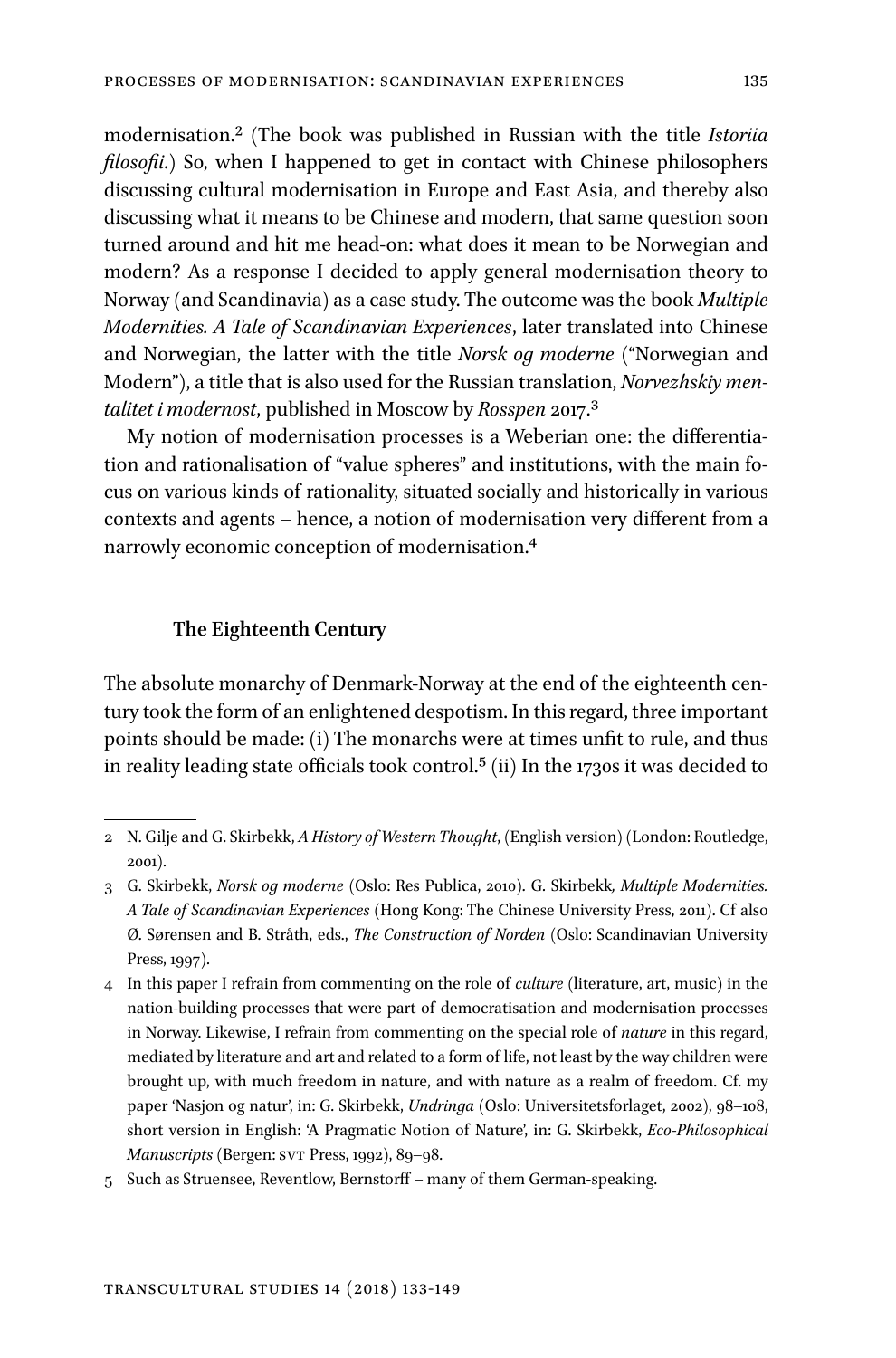install a basic school system for all children and mandatory confirmation for all youth. (iii) By the middle of the eighteenth century, Enlightenment ideas had gained support among state officials and also in the public sphere, not least due to the writings of Ludvig Holberg, a Nordic Voltaire and a cultural moderniser, who (among other things) taught the audience to laugh,<sup>6</sup> and whose historical and philosophical writings were also widely read by Norwegian farmers. In this way, state administration and Enlightenment ideas were already there before 1814, meaning that in Norway we had a relatively smooth transition to modernity and no disrupting revolution, as in France. However, with the new Norwegian Constitution of 1814, there was a dramatic change.

During the old regime, legitimacy was rooted in royal power. Therefore, in 1814, the victorious kings could transfer a country, i.e. Norway, as royal property, from the Danish king to the Swedish king. But as Norwegian representatives, chosen by the people, met at the constitutional assembly at Eidsvoll in May 1814, the principle of *popular sovereignty* was in reality established. Legitimacy became rooted in the people, not in the king.

Before 1814, before the Constitution, one had to go to royal Copenhagen and, hat in hand, ask for an audience to be able to present petitions (grievances and applications). But with the Constitution we had a national assembly, the *Stortinget*, where laws were decided and changed. This meant that if we wanted to change a given law, we had to go into politics, into discussions and power fights within and around the national assembly, which became an arena and magnet for political learning processes. Thus we had a conflict relationship between state officials and popular movements throughout the nineteenth century.

## **Historical Presuppositions for "the Norwegian Model"**

This is how it looked from 1814 onwards. But let us turn back time from where we are today: we got the Constitution, what else?

Today there is much talk (and bragging) about "the Norwegian model", for instance, when Norwegian politicians go on a charm offensive at the economic summit in Davos. But what do they have in mind? At least this: a general and generous welfare state within the framework of a well-functioning constitutional democracy. However, not everyone wants such a welfare state (cf the strong opposition in the US), and many others want it, but do not bring it into being. So, why is it particularly in Scandinavia and in an extended sense in

<span id="page-3-0"></span><sup>6</sup> Cf Umberto Eco's *The Name of the Rose*, and the subversive power of laughter.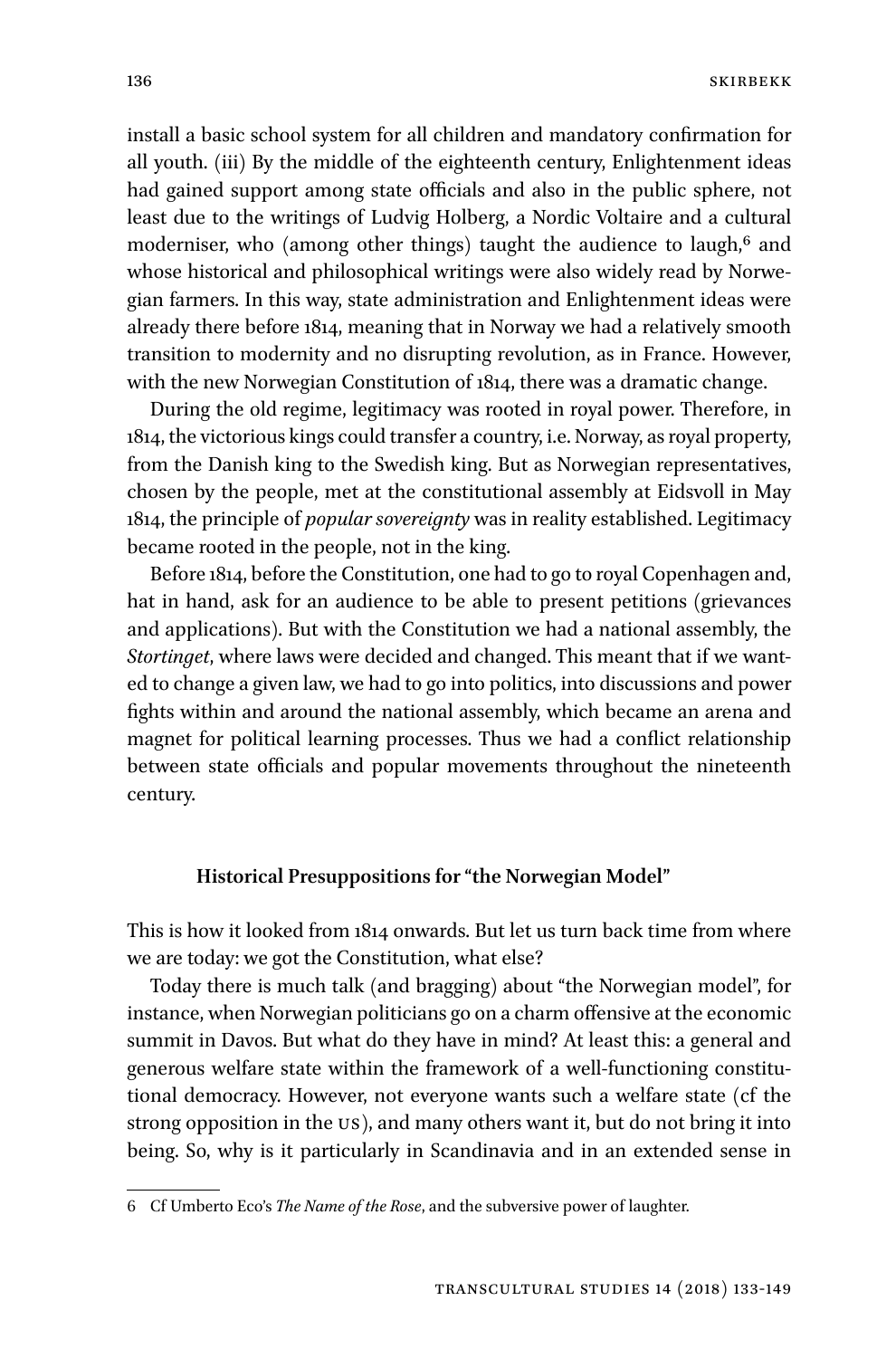North-Western Europe that we find such arrangements? The "model" may be described in administrative, juridical and economic terms, but in order to answer this question we need to look at history.

First, a reminder of two facts: in Norwegian society there is general support for the welfare state; that goes for all political parties (even though there are differing views on financing and redistribution<sup>7</sup>). Moreover, in our society there is a well-documented high degree of trust, both in other individuals and in political and judicial institutions.

So let us look to history. But history is so many things. What concepts should we use? And what events and incidents should we focus on? Here is my answer, my choice: (i) we should use concepts of modernisation and democratisation, and (ii) we should focus on decisive events and experiences, such as war and crisis, and enduring cultural and class conflicts – all of this against the background of natural conditions and political and economic factors, both internally, within the country, and externally.

## *Modernisation*

Modernisation, too, can be so many things. Here the concept of modernisation is primarily understood as being the development of sciences and of institutions: on the one hand, institutional differentiation, such as between state, market and civil society, and between religion and politics; on the other hand, development and differentiation of various sciences and forms of rationality, such as the development of:

a) causal explanatory sciences and rationality, for instrumental use, in interplay with technological development (cf the new natural sciences, from the Renaissance onwards);

b) interpretive sciences and forms of rationality, e.g. of religious texts and legal laws (sciences already well-known in antiquity, but re-enforced by the emergence of alternative confessions during the Reformation and the rise of nation states, with new laws);

and at the same time

c) discursive and argumentative rationality, since we are fallible and need to take counter-arguments seriously.[8](#page-4-1)

<span id="page-4-0"></span><sup>7</sup> For instance, between retired people on the one hand and the unemployed on the other.

<span id="page-4-1"></span><sup>8</sup> The same applies within and between the various sciences, but also to the development of a public sphere, with opinion formative public discussions, tied up with Enlightenment ideals and later with the emergence of democracy.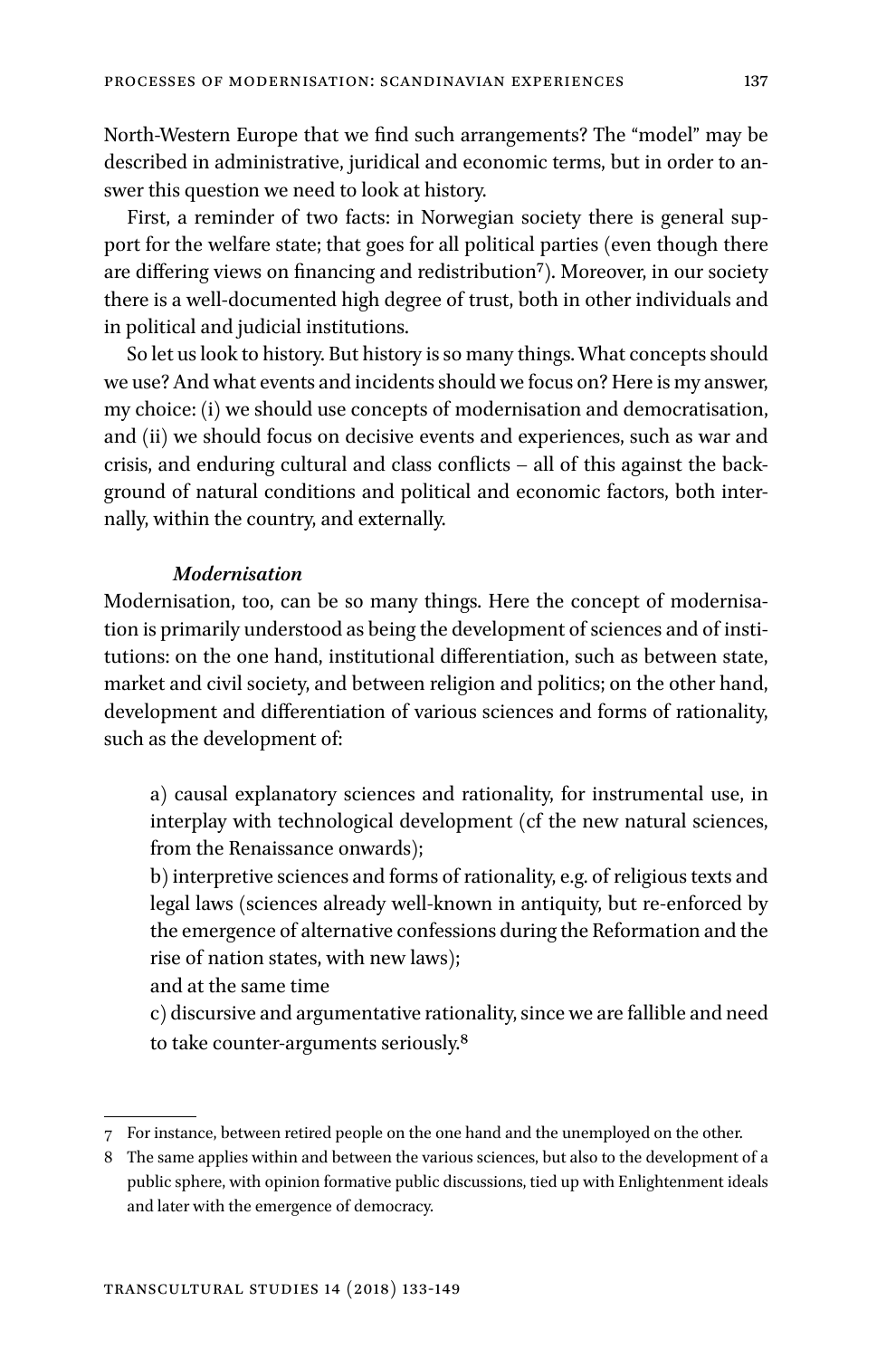These forms of rationality are not free-floating, but anchored in agents and institutions by the use of various forms of expertise and by practice-based learning processes, for instance by self-organisation and other practical activities (cf the early popular movements in Norway).

#### *Modern Democracy*

As an institution, democracy can be defined as political majority rule, based on free elections, by autonomous citizens who understand what they are doing. Democracy in modern societies thus requires public education and public enlightenment (*folkeopplysning*). As citizens in a democracy, we have political power and co-responsibility (dependent on personal position and resources). Thus, there is a difference between the role of a citizen (*Staatsbürger*) and the role of a subject (*Untertan*).

#### *Norwegian Characteristics*

So, given these definitions of modernisation and democracy, are there special characteristics of Norwegian modernisation and democratisation? Are there unique and decisive events and experiences?

My claim is the following: a peculiar feature of the Norwegian (and Scandinavian) history is a contentious interaction between Lutheran state officials and successful popular movements. It had started (with Hans Nielsen Hauge) already in the late eighteenth century. We had the Seven Years War 1807–1814 (the Napoleonic War) and the new Constitution in 1814 as decisive events, and then there were political learning processes up to the introduction of parliamentarianism in 1884, followed by the formation of political parties and further institution-building (trade unions included).

Besides Scandinavia, it was Prussia that had a significant Lutheran state administration. But what became Germany did not have successful popular movements like those in Scandinavia: the popular movements on German soil were less influential and some became undemocratic. In other words, the constellation of Protestant state officials and successful popular movements is typical of Scandinavia.

What does this imply? Here we stay close to Norwegian history and begin with a reminder about class relations.

## *Classes and Constitution*

From 1814 onwards there were mainly three classes in Norway: state officials, bourgeoisie and farmers, with practically no nobility. State officials were jurists and theologians, and also military officers. They were politically powerful for two reasons: they had no nobility to "breathe down their necks", and they were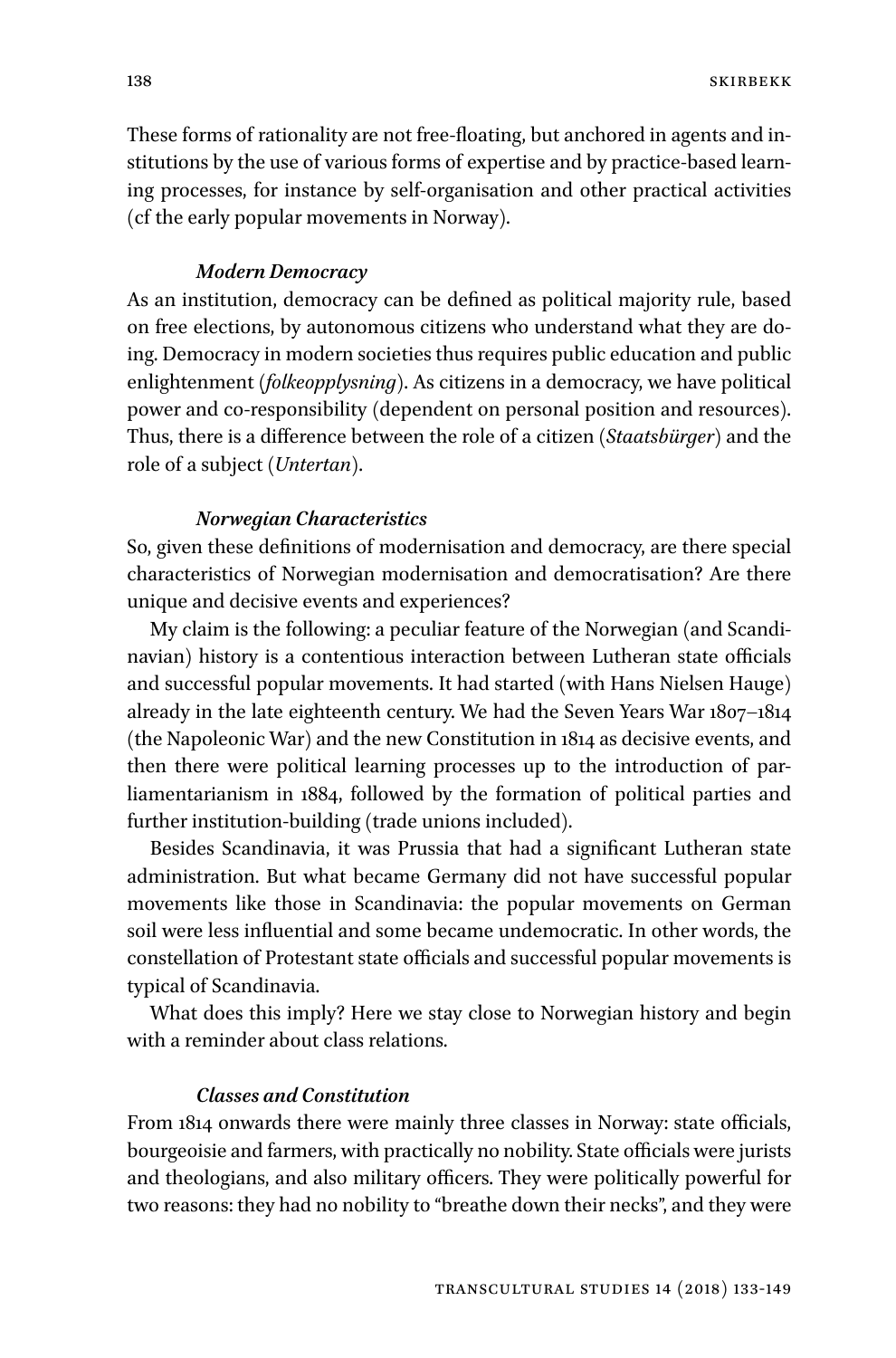at the same time state officers (administrators) and active politicians. They were few in number (less than 1%), but were well-educated: lawyers and theologians had to have the degree of "embetsexamen" (*Beamtenexamen*) from the university (at first in Copenhagen, later in Christiania), and that degree could not be inherited – for instance, a theologian had to know Greek, Hebrew and Latin, and that is not innate. Here we have a mighty meritocracy, paid by the treasury, in a newly founded state that was initially depleted by the Napoleonic wars – in short, a politically powerful group, but not wealthy economically (compared with ruling elites in other countries at that time).

Then there was the bourgeoisie, marked by recession after 1814, but free from a tradition-oriented landed gentry (cf Denmark, as a contrast) and with certain privileges (for sawmills and trade; otherwise, cf the urban citizenry in Ibsen's plays – relatively liberal and enlightened).

Finally, there were the farmers, who were legally free (no serfdom), often literate and legal owners of their own farms. As early as the 1760s, farmers in the south-western part of the country had demonstrated their ability to successfully organise and argue against governmental decisions on extraordinary taxes (levied due to royal warfare). Moreover, since there was practically no national nobility, and because the state officials were shaped by the Danish language and culture, the Norwegian farmers appeared as the carriers of the national culture. At the same time, the farmers were the people, *folket*. They were the great majority, though there were class differences within the agrarian communities. Industrialisation came later, by the end of the nineteenth century. Hence, it was mainly among the farmers that popular movements arose.

The Constitution was progressive, for its time, but with restricted voting rights, covering only men. However, with the Constitution, and the Parliament (*Stortinget*), the foundation was established for increasing democratisation, in interplay with cultural and institutional processes of modernisation[.9](#page-6-0)

## *Modernisation from Above*

Already by the mid-eighteenth century, Danish-Norwegian state officials were marked by Enlightenment ideals and an Enlightenment zeal (cf the so-called "potato priests", eager to teach their congregations how to cultivate potatoes; that is, eager to promote modern ways of improving practical tasks in daily life).

<span id="page-6-0"></span><sup>9</sup> Modernisation went on both from the top down and bottom up, until 1884 and the introduction of parliamentarianism and further institutional developments; with an extended trust in laws and public procedures, with relatively moderate material differences and with a relatively egalitarian political culture – vital resources for what was to become a general and generous welfare state.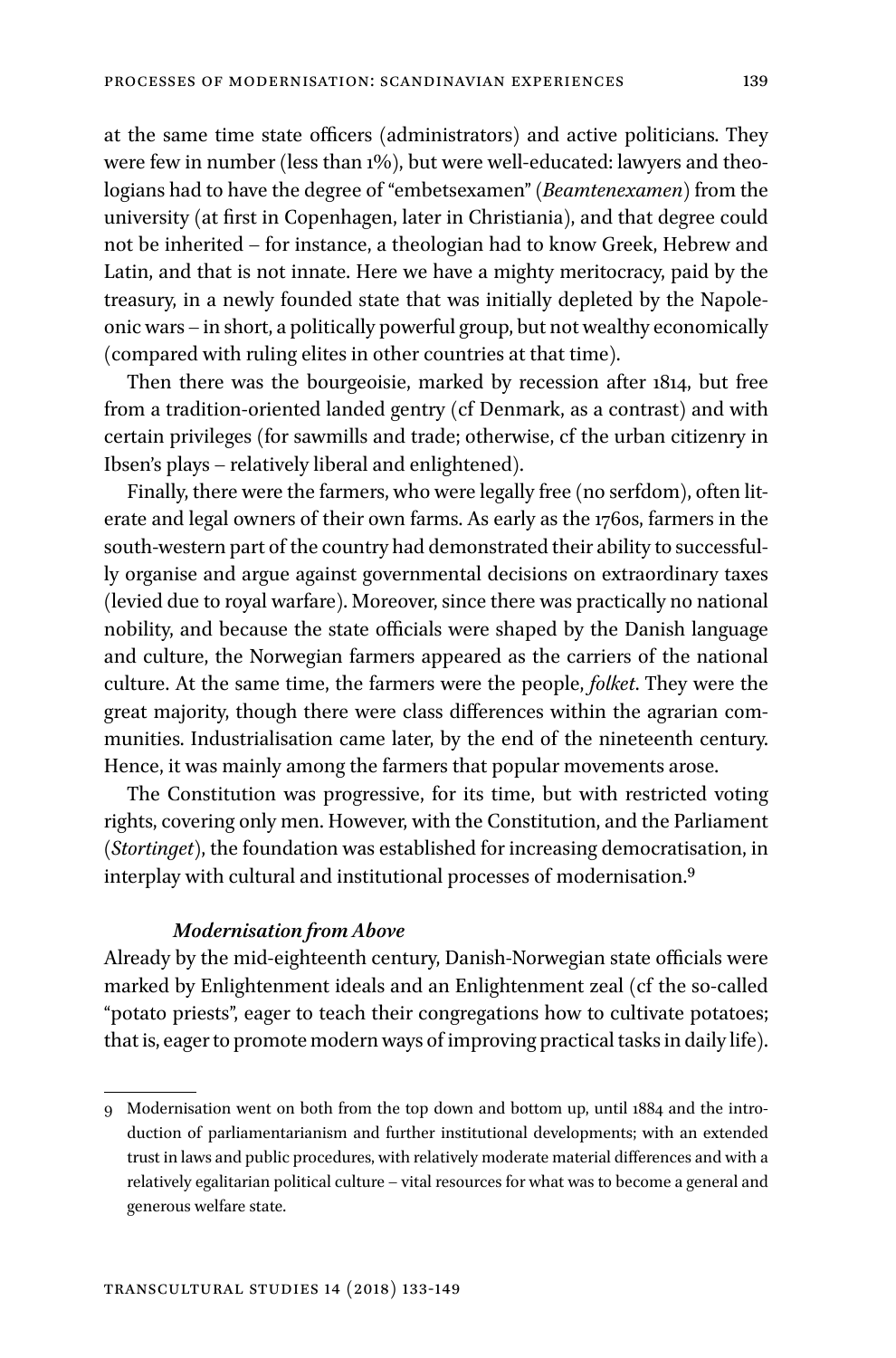For example, Erik Pontoppidan, a theologian and man of enlightenment, was commissioned by the king in the 1730s to write an explanation of Luther's Catechism – a collection of 759 questions and answers (with a shorter version for slow learners) – for use at the Lutheran Confirmation (mandatory for all young people, boys and girls), under the title "Truth for Godliness" (*Sandhed for Gudfrygtighed*). This was serious! Whoever could not pass the examination with the Protestant priest and the congregation in attendance, was not "confirmed" that year; and those who were not "confirmed" could not marry (this is before the time of contraception). This was disciplinary regimentation of the people (cf Michel Foucault). But, at the same time, ordinary people learned to read, and when people read, the governing elite does not know what ordinary people are reading and what they are thinking – in other words, a modernising liberation of the people is taking place (cf Max Weber). The book *Sandhed for Gudfrygtighed* became the most used textbook in Norway for the next 150 years. At the same time, this arrangement implied that the Danish language was drilled into each Norwegian child for many generations to come.

After 1814, modernisation from above was promoted by both Protestant priests and lawyers, such as the jurist and politician Anton Martin Schweigaard, who actively modernised society, by promoting, for instance, statistics and other forms of scientific expertise, organised and implemented by the state. Hence, the state played a crucial role in the modernisation of Norway, and the ruling elite of powerful state officials was pro-state – a decisive difference from Anglo-American ideas about political and institutional modernisation.

## *Modernisation from Below*

Modernisation from below was promoted by the popular movements, movements that started spontaneously and soon became well organised, one after the other, until 1884 and the introduction of parliamentarianism. The main movements were led by leaders such as Hans Nielsen Hauge (1771–1824), Marcus Thrane (1817–1890) and Søren Jaabæk (1814–1894). These popular movements ultimately oriented themselves towards the *Stortinget*, the legislative assembly, but the many local municipalities were also important,<sup>10</sup> not least as a springboard and training arena for politically interested persons.

Here we shall confine ourselves to a few comments on Hauge and the Haugean movement. As a young man, working in the fields, Hans Nielsen Hauge had a religious vision. He saw clearly, as a Christian, what was the true doctrine and the right way of life, and this vision stood in contrast to what the priests were preaching, and doing – those socially privileged persons who

<span id="page-7-0"></span><sup>10</sup> Cf the municipality laws, *formannskapslovene*, of 1837.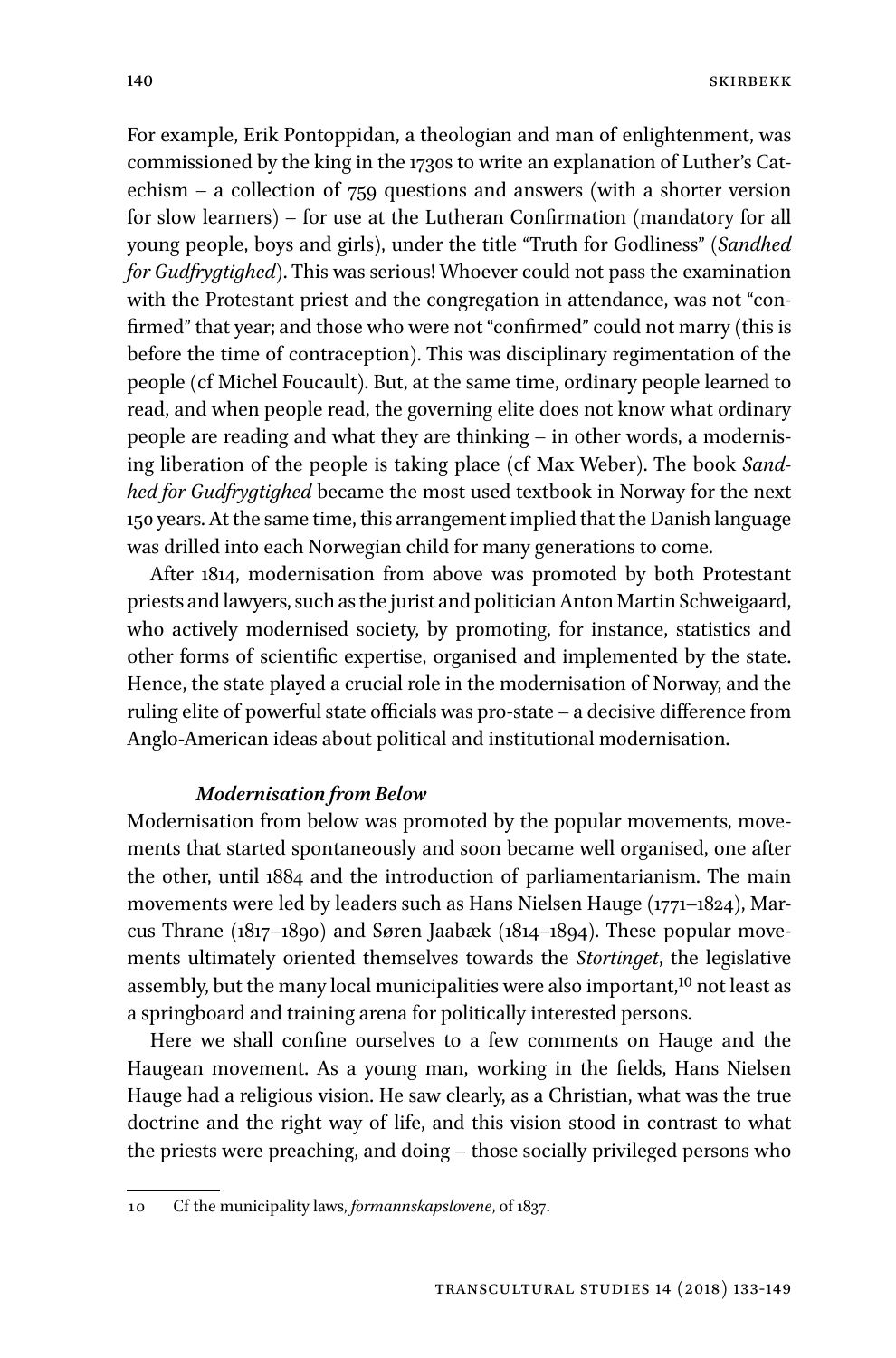drank wine, or even worse! He gathered people and preached the word of God, as he read it in the Holy Scriptures. But then he collided with a secular law (namely *konventikkelplakaten*) that prohibited public meetings. What should one do, then, as a rational agent? With the new Constitution and the National Assembly (*Stortinget*) the answer was given: one should try to change the laws, by gaining power in the national assembly. Haugeanism, which at the outset was a religious movement, then gradually and unintentionally became a political movement – due to the juridical and institutional framework created by the new Constitution.

But in order to get there, to have a political impact, they had to organise themselves and learn how to speak in meetings, how to interpret secular (legal) texts as well as religious ones, and how to argue for the interpretation that one held to be correct. Hence, there were many formative learning processes – in which women could also participate at all levels.

Furthermore, the Haugeans were convinced that they, as Christians, should praise God's creation through hard work and a sober lifestyle (in contrast to the sinful upper classes). However, with hard work and moderate consumption there will be money left, money that should not go to needless consumption, but which must then be put into new projects; thus there is an accumulation of capital, motivated by religious convictions (cf Calvinism) – an instrumental and secular modernisation process, from below.

Moreover, Hauge wrote various edifying booklets and pamphlets which were widely read. It is said that as many as one in four Norwegian citizens had bought one of Hauge's writings, at a time of strife and naked distress;<sup>11</sup> hence we may expect that these writings were also read – an impressive educational project!

In short, through their activities and practices, the Haugeans contributed to enlightenment and formative learning processes for all the different forms of rationality – interpretive and argumentative as well as instrumental and practical: in other words, this was a powerful modernisation from below.

In 1842, the legal prohibition of public meetings (*konventikkelplakaten*) was finally abolished. This victory, for the Haugeans and other political movements, demonstrated that it was possible to change unfavourable laws through the National Assembly. Moreover, this was an important issue: the right to organise oneself.

<span id="page-8-0"></span><sup>11</sup> Cf the poem *Terje Vigen*, by Henrik Ibsen. English translation by John Northam, internet: [http://www.oftebro.com/Terje\\_Vigen\\_english.pdf](http://www.oftebro.com/Terje_Vigen_english.pdf) (5–8).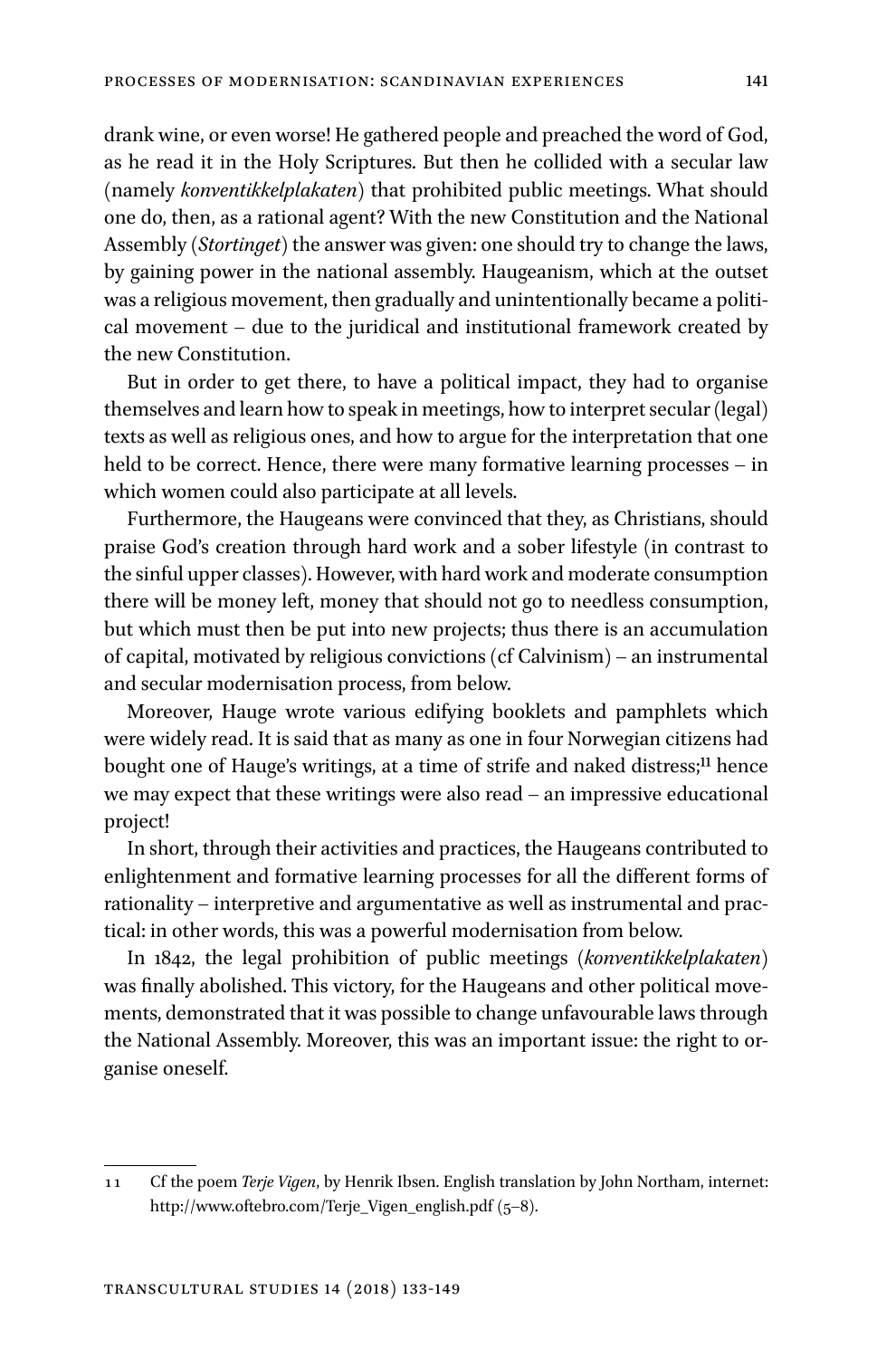## **Main Achievements of the Popular Movements**

Summarising what I have said about popular movements and their elites, nationally and locally, I would like to emphasise a few points of general interest about these movements:

- They had an ability to *organise themselves*, to *transform* spontaneous popular movements into economic, political and educational institutions.<sup>12</sup>
- They operated on a *broad scale*: in the economic field, at the political level and in matters of education and formation.
- Deliberation and organisational work were *combined*.
- They discussed and organised *at all levels*, locally, regionally and nationally.
- They used the media of their time as an *alternative public sphere*.
- Education was conceived as *self-education*, an educational project that includes practical and theoretical training as well as consciousness-raising on behalf of one's identity and socio-cultural background.
- Their leaders behaved as civilised and reasonable persons. Thus the interaction between politically active state officials and the leaders of the popular movements resulted in some basic *mutual trust*[.13](#page-9-1)
- All agents (state officials as well as the popular movements) operated within the same Constitution and the same Confession. The learning processes that worked in favour of a certain tolerance for "the other", a certain acceptance of "otherness", resulted from special experiences of *socio-cultural and linguistic differences*[.14](#page-9-2)
- <span id="page-9-0"></span>12 The main movements came in three waves (as it were), each time as a process in which spontaneous movements or actions became organised and institutionalised; what could not easily be realised in a singular simultaneous event could thus be obtained by *renewed processes*, from spontaneity to organisation. For the social scientific discussions on "contentious politics" and "political opportunities" related to social movements, cf e.g. S. Tarrow, *Power in Movement. Social Movements and Contentious Politic*s (Cambridge: Cambridge University Press, 1998), and C. Tilly and S. Tarrow, *Contentious Politics* (Oxford: Oxford University Press, 2015).
- <span id="page-9-1"></span>13 Hence, when the state officials "abdicated" in 1884, they knew that nothing drastic would happen to them or to the country. This kind of basic trust is a cultural precondition for a well-functioning democracy, requiring a peaceful change of power.
- <span id="page-9-2"></span>14 Compared with a politically centralised and culturally and linguistically homogenised country such as France, Norway might look like an early "post-modernist" society with an inherent "multi-culturalism" – that is, cultural heterogeneity within a political homogeneity, though with some basic common virtues and common forms of life that are inherently required by these institutions.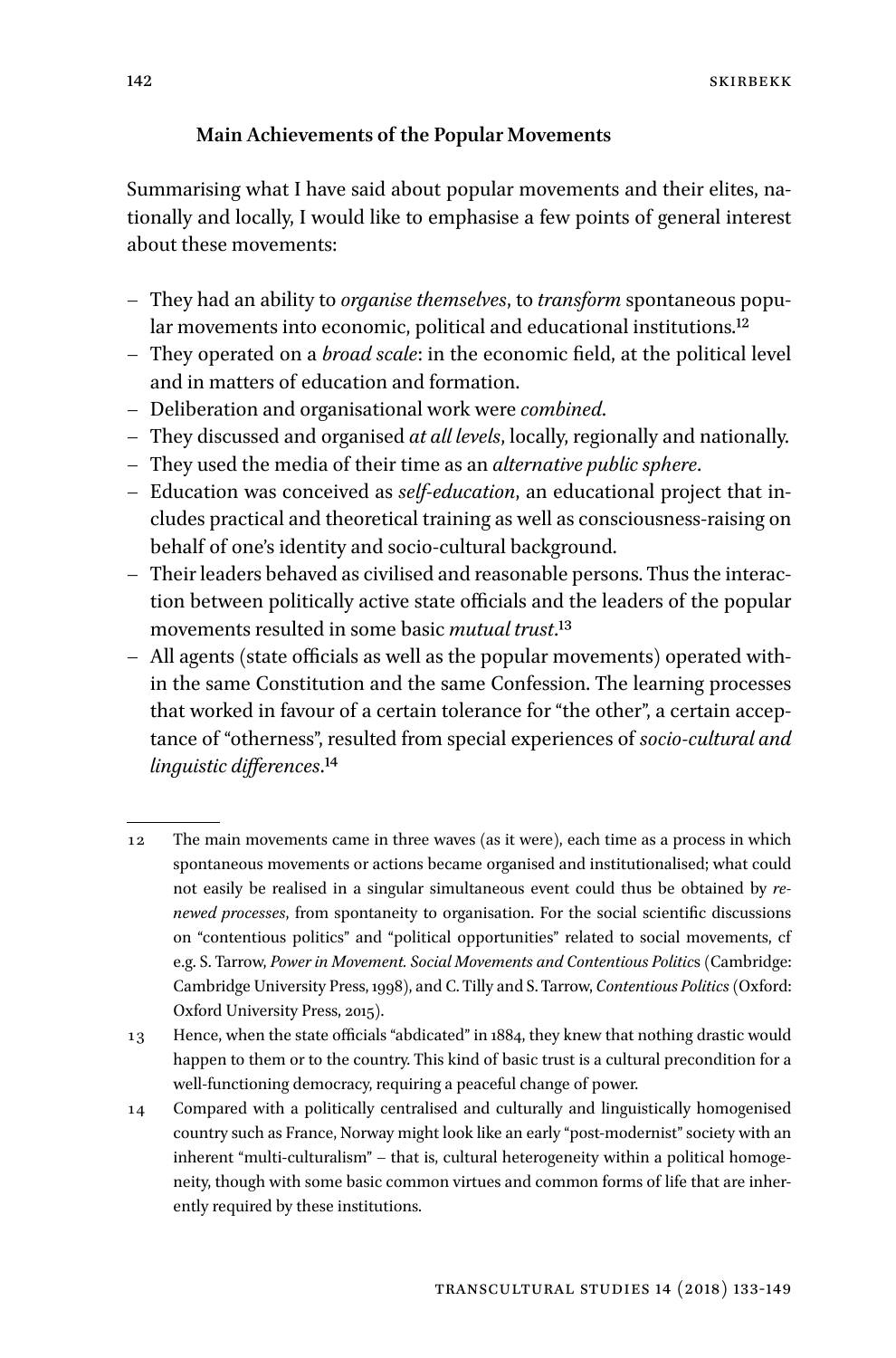The latter point, about cultural diversity, may deserve a special comment. Whereas many of the points referred to above have equivalents in the other Nordic countries, there are some peculiar factors in the case of Norway, due to the absence of a national nobility and the "foreignness" of the state officials: the Norwegian farmer was thus seen as the representative of the national heritage. Hence the popular fight for democracy merged with the fight for recognition of the national heritage. We thus had a democratic nationalism, from below – probably a unique constellation. Whereas Norway developed a homogeneous political culture (way of doing things), it remained somewhat heterogeneous in terms of cultural codes and identity.

Furthermore, the popular movements tended to be pro-modern. That is, they were pro-Enlightenment in the sense that they favoured science and new technology as well as education and a progressive public sphere, and they were to a large degree progressive in social politics, in favour of improved working conditions and social security[.15](#page-10-0)

## **"Pastoral Enlightenment"**

Hence, in Norway we had enlightenment and law orientation from above and from below – from Protestant priests and from farmers – in short, a "pastoral enlightenment", which secured a smooth transition from tradition to renewal, without any upsetting revolution and Jacobin terror, and without subsequent reaction and restoration of the old regime, as in France.

In this context, we may consider the main question raised by Francis Fukuyama in his book *Political Order and Political Decay*: how to get from clan societies (and their autocratic models) to a modern and enlightened society with (i) a professional and loyal state administration, combined with (ii) the rule of law (also applying to the rulers), and (iii) democratic transparency and checksand-balances? In Fukuyama's catchwords: how to get to Denmark?

<span id="page-10-0"></span><sup>15</sup> The question, then, is the following: can these processes, roughly similar across the Nordic countries, explain the fact that these countries, in the mid-twentieth century, were able to combine a universal welfare system and economic redistribution with a high degree of trust? At least we may say that there are some deep-rooted processes in the modernisation of the Nordic countries that are peculiar – for instance to the extent that Scandinavian words like *folkelighed*, *folkhem* and *folkeopplysning* remain almost untranslatable; but they are crucial, and they do allude to what could probably be seen as "the gentle charm of the Nordic countries".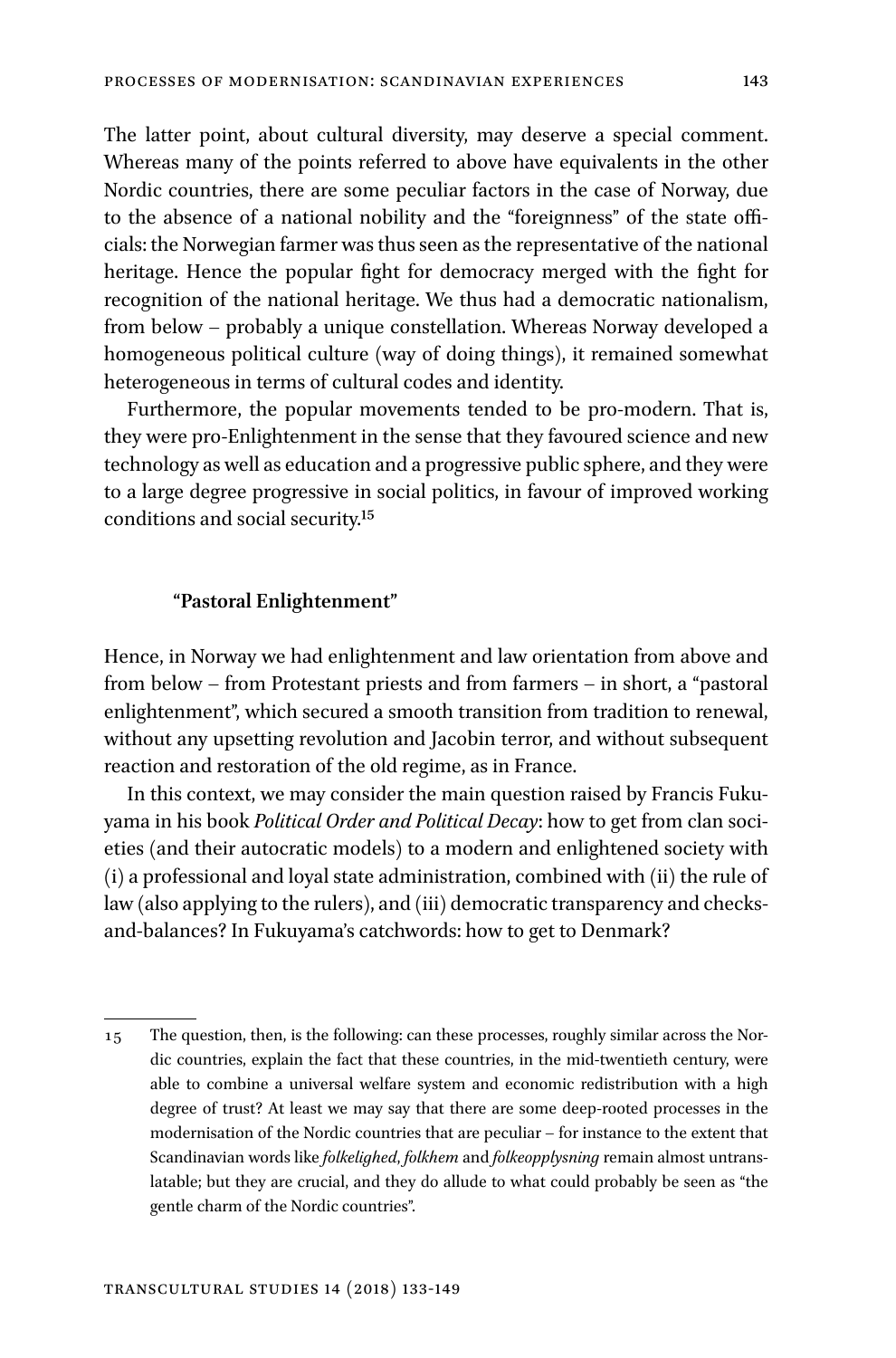# **Interaction Between Protestant State Officials and Successful Popular Movements**

In short, this is my main assertion: the contentious interaction between Protestant state officials and popular movements constitutes a fundamental dynamic in Norwegian modernisation and democratisation. This is not just something that happened long ago, without relevance for the situation today; it is a decisive feature of our society today. Moreover, the contributions from the popular movements cannot be dismissed as "counter-culture" (*motkultur*). On the contrary, these are decisive experiences and learning processes that have shaped Norwegian society as we know it today. All in all, these are some of the historical conditions for "the Norwegian model".

I shall shortly give additional support to this allegation, but first a reminder about some of the main differences between Norwegian modernisation and central features of modernisation processes in England, France and Germany.

In Norway, modernisation was promoted by a strong and active state, with state officials in a governing position, in quite a different way to that in England or the us. In France, the state has had a crucial position in the processes of modernisation, but popular movements were rebuffed, again and again, in 1830, in 1848, in 1870. France has not had, as Norway (and Scandinavia) has had, successful and well-integrated popular movements as a basis of an egalitarian political culture and a counterforce to the hierarchical structure in French society. In addition, in Germany, the state played a crucial role in the processes of modernisation, but without the formative contribution of democratic popular movements, as in Norway (and Scandinavia).

#### **Modernisation – Single and Multiple**

This is the point: modernisation, as defined here, has certain general and basic characteristics (such as the development of various forms of rationality and institutions). But as to the way it happens, that is, the relationship between the basic institutions (e.g. the role of the state), and as to which agents and organisations shape crucial events and developments, all of this varies quite a lot from nation to nation, from state to state. In addition, different societies have lived through different crises and wars or have had different forms of enduring class struggle and socio-cultural tensions. In Norway, we had a long and peaceful "interwar period", from 1814 to 1940; not everyone has been that fortunate. In this sense, there are diverse modernisation processes – in short, *multiple modernities*. At the same time, there are also features that are universal for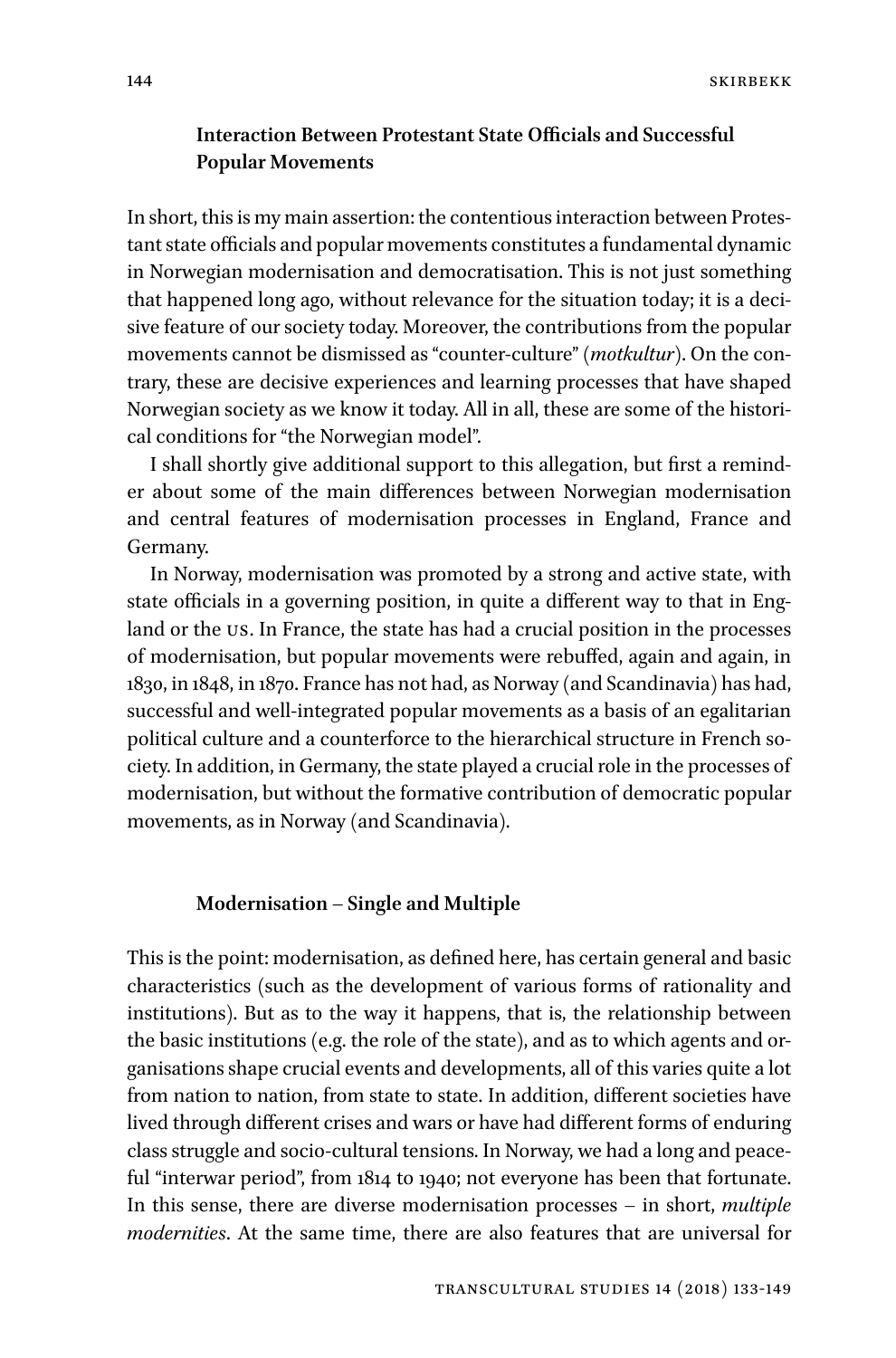modernisation as it is here defined, related to basic forms of rationality, and in that sense, there is just *one* modernity[.16](#page-12-0)

## *History Is With Us*

The different ways that have been taken by the processes of modernisation have shaped the different societies in which we live today. Whoever thinks that we, living in modern societies, can forget about history, has gravely misunderstood. We will not travel further than to Germany, or France, before we notice the difference – not to mention the us or China. Therefore, to understand *where* we are and *who* we are, we need to know our own history, but also the histories of the others: what is it with the French Revolution? and what happened in China in 213 bc?

## **What Do the Events in 1884 Tell Us?**

Back to Norwegian history: to what extent can we say that modernisation processes, due to the contentious interaction between state officials and popular movements, are still formative for Norwegian society today? First, a reminder about the point of departure, in our society today: in Norway we have a welfare state like few others, and we have a high degree of public trust, in both persons and institutions. How come? The answer, I would claim, is to a large degree embedded in the historical events and experiences referred to above. This argument can be sharpened by a reminder of the events of 1884, with the introduction of parliamentarianism.

In 1884, Sverdrup and the left-oriented opposition introduced parliamentarianism. "All power in this hall!" was the slogan. The government was to be shaped by the majority in the parliament, not by the king. In short, it was a change in the principle of division of powers, and thus a shift of power, from a state run by the state officials to parliamentarianism, initiated and supported by the urban intelligentsia, and the farmers' opposition affiliated with the popular movements[.17](#page-12-1)

<span id="page-12-0"></span><sup>16</sup> When these basic forms of rationality are lacking, there is no full-scale modernity, according to our definition – but anomalies and pre-modern features, as in the case of militant Islamism, operating with modern technology and weaponry, combined with pre-modern attitudes and actions, without argumentative and self-critical rationality and reasonableness.

<span id="page-12-1"></span><sup>17</sup> Cf Søren Jaabæk and "farmers' friends". The same year (1884) two political parties, The Left (*Venstre*) and The Right (*Høgre*), were founded; three years later, The Norwegian Labour Party came into existence.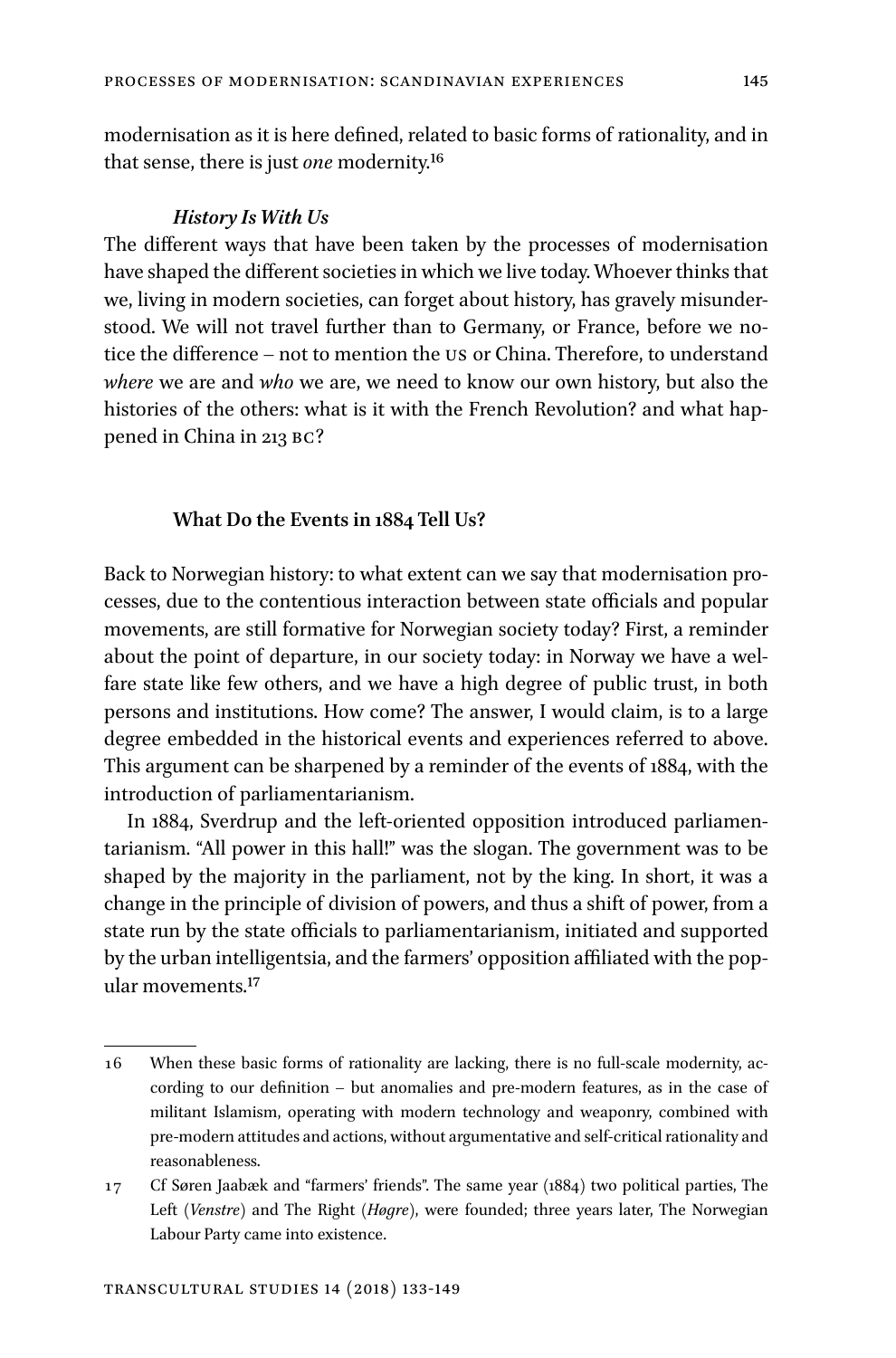So far, this is a harmonising narrative, as seen in retrospect. But at that time, these were dramatic events. Among the state officials there were spokespeople who were in favour of military intervention. They had the power (the army and the police), and they had arguments (against what they conceived of as a coup). Nevertheless, in the end, the state officials "abdicated", peacefully. Why? We recall the following: After 70 years of peaceful political struggle, the state officials and the leaders of the popular movements had learnt to know each other. Through the contentious interaction between state officials and popular movements, a basic trust had gradually emerged, in both other human beings and institutions and procedures. After 70 years of mutual learning processes, from 1814 to 1884, most state officials were confident that the nation would prevail, and that they themselves would not experience any harm, even if the opposition gained power through a parliamentarian government.

But it is not like this everywhere. Notice how reluctantly many people in power in other countries leave their political positions, even after an electoral defeat, particularly in countries where they fear a dramatic deterioration of their own living conditions and where they do not trust those who take over.

## *Trust as a Cultural Resource*

So, this is the point: there were moderate material differences and a basic trust. Trust is a cultural resource (a lubricant, as it were) that keeps democracy going – it is a condition for a well-functioning democracy with peaceful powerchanges and a reasonable concern for the minority. However, trust cannot simply be decided, nor can trust be introduced from the outside or obtained by threat. Trust, between social groups and between persons, can only emerge from mutual experience over time.[18](#page-13-0)

## *Self-Organisation*

The ability to self-organise prevailed into the next century. For instance, in 1905, the year of the dissolution of the union with Sweden, there was a referendum, for or against the Union. But only men were allowed to vote. However, women organised themselves for an unofficial vote. In two weeks, in a sparsely

<span id="page-13-0"></span><sup>18</sup> The point is this: at the end of the nineteenth century, against the background of the contentious interaction between state officials and popular movements, and in spite of class struggle and cultural struggle, Norwegian society was marked by a basic trust. However, several factors were involved: the rule of law and a law-oriented way of life, moderate material differences, enlightenment (*folkeopplysning*) and a common school system, self-organisation and political participation, formative public discussions, an egalitarian political culture, and general solidarity beyond family and neighbourhood.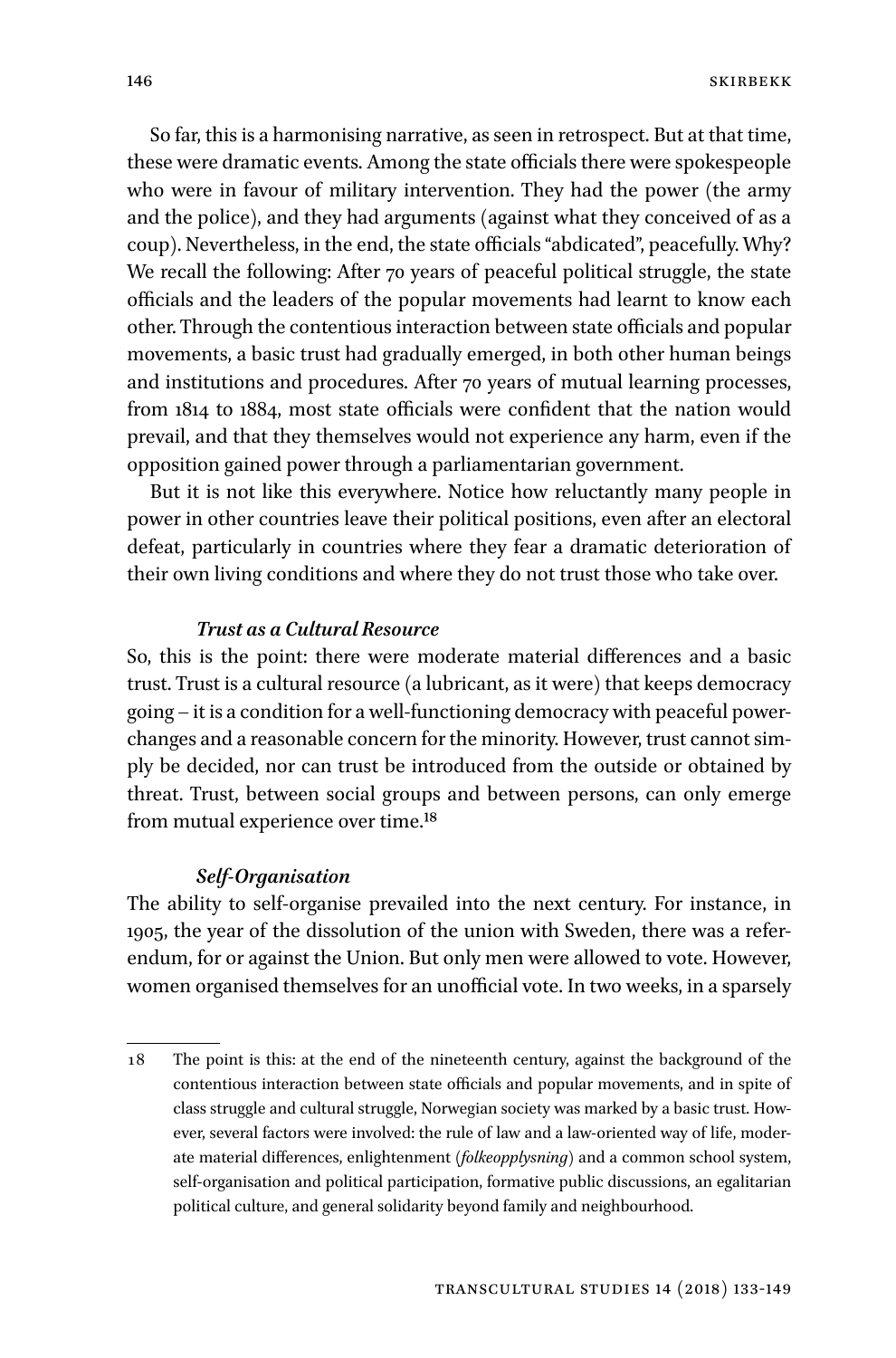populated and geographically long country (only Russia is longer, among European countries), at a time without mobile phones and modern media, a large number of women took part in this unofficial referendum, numbering nearly as many as two-thirds of the male voters – an amazingly high number.

#### *Politically Homogeneous, Socio-culturally Heterogeneous*

In this way, the country was united as one nation, politically. Politically, and organisationally, the country became homogeneous. But socio-culturally we were heterogeneous, diverse. Note for instance that since 1885 we have had two official Norwegian languages.

And then, into the twentieth century, we have seen institutional development and industrialisation, but also progress in welfare legislation; laws for decent working conditions and laws for social security, and radical laws for family life, with all children having equal rights, whether they are born to married parents or not – a law fought through by the Left, who also strongly promoted a good-quality education system for everyone (*folkeskole*). Thus the foundation for a Nordic welfare state was there: trust and general solidarity, and a suitable legal system. With the increase in material wealth after the Second World War, welfare arrangements could be extended to become the welfare system we have in our societies today.

So far, these are my claims about the historical conditions for "the Norwegian model", in the perspective of modernisation theory.

# **Some General Points on Institutions and Their Cultural Preconditions**

As a final remark, I recall some general points underlying our comments on modernisation processes in Norway. Briefly stated, institutional modernisation and cultural modernisation are intertwined. Modern institutions presuppose modern virtues and forms of life. To make it explicit, I shall refer to three typically modern institutions – science, democracy, and welfare state – and their cultural presuppositions.

*Science-based societies* get lopsided if not all forms of rationality are included. Cf the risk of situations marked by modern technology and premodern attitudes, as seen in Fascism in the 1930s, and as we see it today, with Islamist extremism as a typical case. In short, there is a need for cultural and institutional modernisation in which all forms of science and rationality are involved, in an enlightened and self-critical interplay,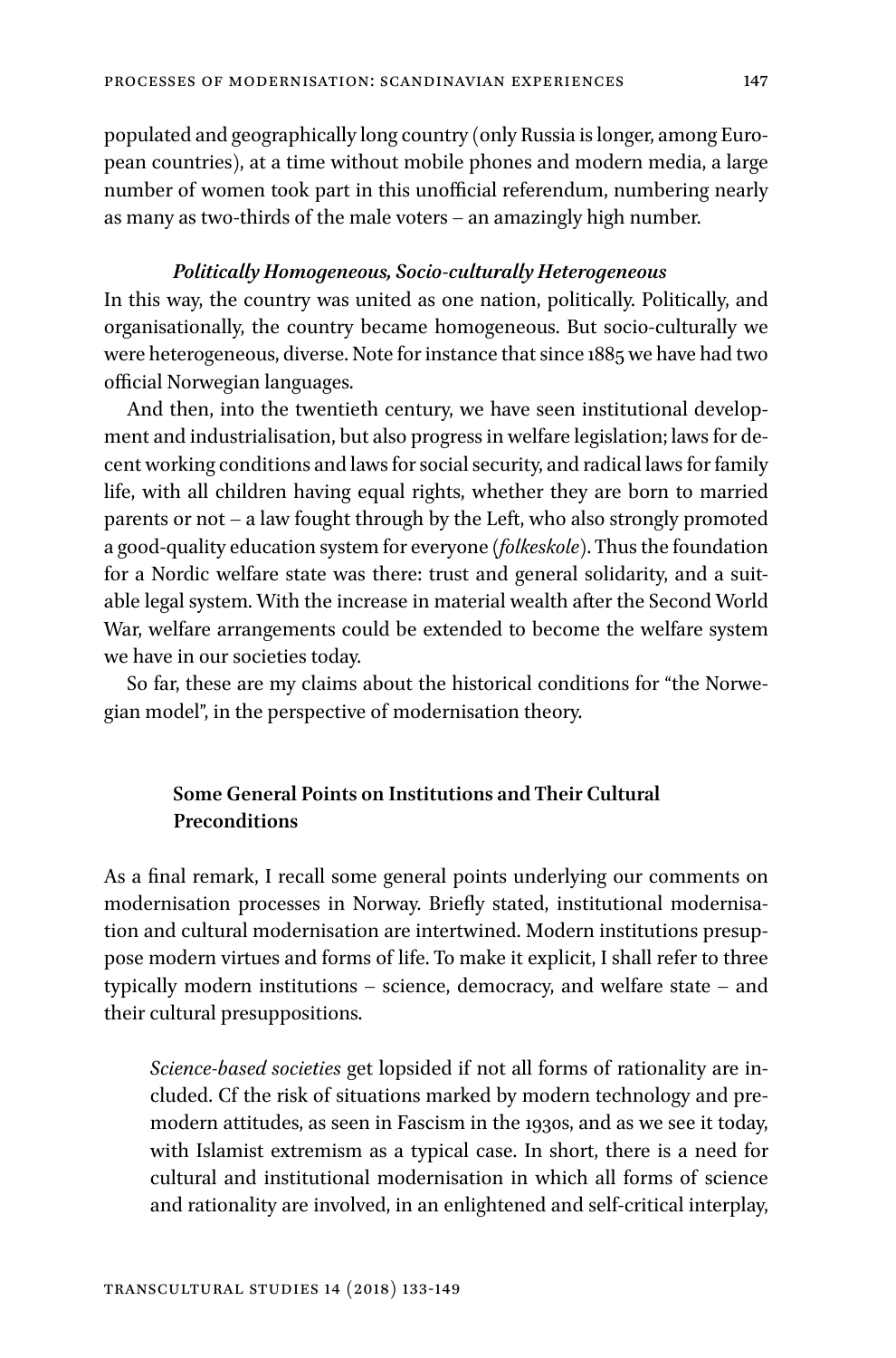where better arguments are actively sought, and with a willingness to change one's own opinions and attitudes when such changes are asked for.

*Constitutional democracy* presupposes, and requires, sufficiently autonomous citizens who have a fair mastery of the public language, the political issues, and the society where they live. If they do not, a person can be a legal subject (*Untertan*), also in a constitutional welfare state, but not a responsible citizen (*mündiger Staatsbürger*) in a modern democracy. Hence there is an inherent interrelationship between democracy and enlightenment (*folkeopplysning*).

*A general and generous welfare state* presupposes, and requires, general solidarity, enlightenment, and a willingness to follow the laws – not clan identity and pre-modern attitudes. Moreover, such welfare states are only possible in modern democracies, and thus there is a need and demand for enlightenment and modern attitudes.

Consequently, in addition to moral and legal obligations there are also politicalinstitutional obligations, i.e., obligations inherent in institutions such as a modern and constitutional democracy and a general and generous welfare state.

## **Modernity in Crisis**

The long Norwegian "interwar period", from 1814 to 1940, laid the foundation for modernisation and democratisation. For instance, due to legal and institutional conditions, and through self-organisation and active participation, there was a change from the status of legal subject (*Untertan*) to that of coresponsible citizen (*mitverantwortlicher Staatsbürger*). However, today there are opposing forces at work. Today, with modern technology and global capitalism, the situation is changing[.19](#page-15-0)

In short, for various reasons, internally and externally, due to institutional and cultural inadequacies and severe natural limitations and challenges, the modern world is in crisis. Modernity is not easy. Nevertheless, there can hardly be a reasonable return to a pre-modern world.

<span id="page-15-0"></span><sup>19</sup> Concerning challenges and crises in modern societies in general and in Norwegian society specially, cf the second half of my book *Multiple Modernities.*